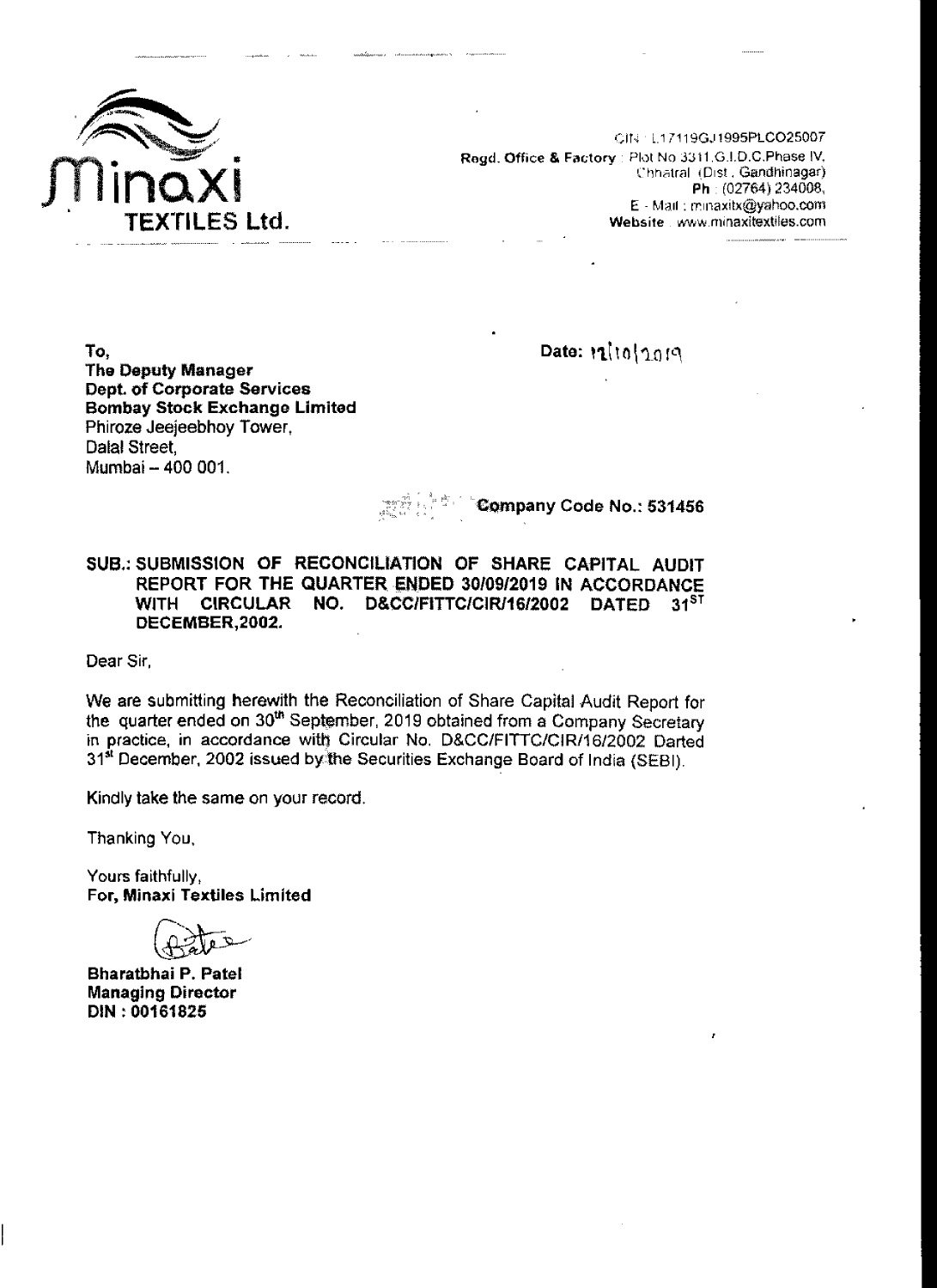

# ASHOK P. PATHAK & Co.

**Company Secretaries** 

CS Ashok P. Pathak **Company Secretary & Insolvency Professional** 

í.

F-904, Titanium City Centre, 100 Ft Anand Nagar Road, Near Indian Oil Petrol Pump, Satellite, Ahmedabad - 380015 (O) 079-26934123 (M) +91 93270 02122 E-mail: csashokppathak@gmail.com

## RECONCILIATION OF SHARE CAPITAL AUDIT

| 1.  | For Quarter Ended                                                             | 30-09-2019                                                                                           |                                                                                                          |
|-----|-------------------------------------------------------------------------------|------------------------------------------------------------------------------------------------------|----------------------------------------------------------------------------------------------------------|
| 2.  | <b>ISIN</b>                                                                   | INE952C01028                                                                                         |                                                                                                          |
| 3.  | <b>Face Value</b>                                                             | ₹.1/- each                                                                                           |                                                                                                          |
| 4.  | Name of the Company                                                           | <b>Minaxi Textiles Limited</b>                                                                       |                                                                                                          |
| 5.  | Registered Office                                                             | Plot No.3311, G.I.D.C., Phase-IV, Chhatral, Taluka :<br>Kalol, Dist.: Gandhinagar - 382729, Gujarat. |                                                                                                          |
| 6.  | Correspondence Address                                                        | Plot No.3311, G.I.D.C., Phase-IV, Chhatral, Taluka :<br>Kalol, Dist.: Gandhinagar - 382729, Gujarat. |                                                                                                          |
| 7.  | Telephone & Fax Nos.                                                          | (02764) 234008 / 234142                                                                              |                                                                                                          |
| 8.  | Email Address                                                                 | minaxitx@yahoo.com                                                                                   |                                                                                                          |
| 9.  | Names of the Stock Exchange where the<br>Company's securities are listed      | Bombay Stock Exchange Limited (BSE)                                                                  |                                                                                                          |
|     |                                                                               | Number of shares                                                                                     | % of Total                                                                                               |
| 10. | <b>Issued Capital</b>                                                         | 61800000*                                                                                            | 100.00%                                                                                                  |
| 11. | Listed Capital (Exchange-wise) BSE                                            | 49416000                                                                                             | 79.96%                                                                                                   |
| 12. | Held in dematerialized form in CDSL                                           | 8458166                                                                                              | 13.69%                                                                                                   |
| 13. | Held in dematerialized from in NSDL                                           | 39077834                                                                                             | 63.23%                                                                                                   |
| 14. | Physical                                                                      | 1880000                                                                                              | 3.04%                                                                                                    |
|     |                                                                               |                                                                                                      |                                                                                                          |
| 15. | Total No. of shares $(12+13+14)$                                              | 49416000                                                                                             | 79.96%                                                                                                   |
| 16. | Reason for difference if any, between $(10 & 11)$ , $(10 & 15)$ , $(11 & 15)$ |                                                                                                      | *There is a difference of<br>12384000 shares in (10&11)<br>and $(10&15)$ as the shares<br>are forfeited. |



Coutd...2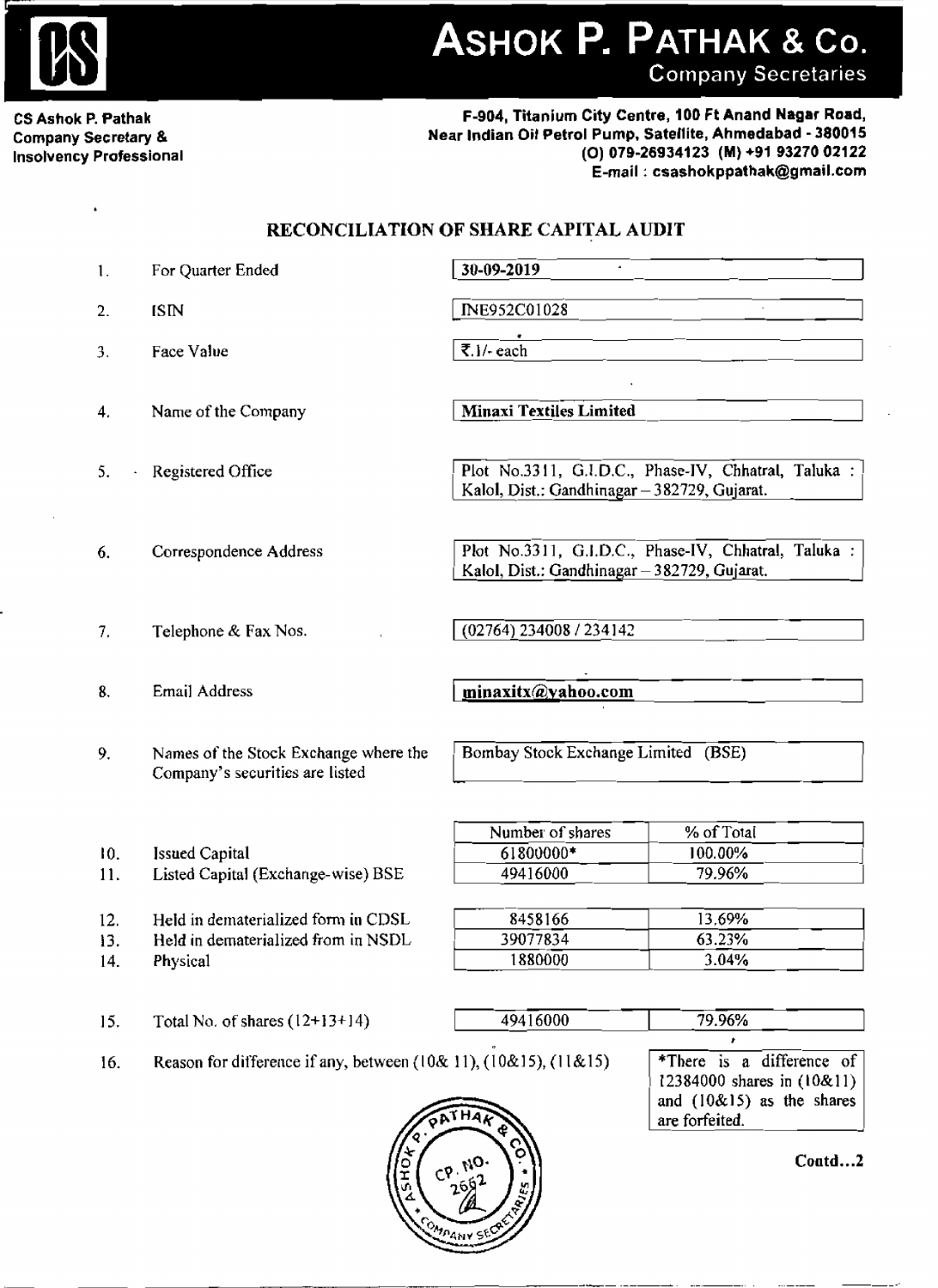

ASHOK P. PATHAK & Co. **Company Secretaries** 

CS Ashok P.Pathak Company Secretary & Insolvency Professional

F-904, Titanium City Centre, 100 Ft Anand Nagar Road, Near Indian Oil Petrol Pump, Satellite, Ahmedabad - 380015 (0) 079·26934123 (M) +91 9327002122 E-mail: csashokppathak@gmail.com

#### $...$ // 2  $1...$

17. Certifying the details of changes in share capital during the quarter under consideration as per Table Show

| <b>Particulars</b>    | No. of<br>shares | Applied/<br>Not applied<br>for listing | Listed on<br>Stock<br><b>Exchanges</b><br>(Specify<br>Names) | Whether<br>intimated to<br><b>CDSL</b> | Whether<br>intimated<br>to NSDL | In-principal<br>approval<br>pending for<br><b>SE</b> (Specify<br>Names) |
|-----------------------|------------------|----------------------------------------|--------------------------------------------------------------|----------------------------------------|---------------------------------|-------------------------------------------------------------------------|
| Rights                | Nil              | Nil                                    | N.A.                                                         | N.A.                                   | N.A.                            | N.A.                                                                    |
| <b>Bonus</b>          | Nil              | Nil                                    | N.A.                                                         | N.A.                                   | N.A.                            | N.A.                                                                    |
| Preferential<br>Issue | Nil              | Nil                                    | N.A.                                                         | N.A.                                   | N.A.                            | N.A.                                                                    |
| <b>ESOPs</b>          | Nil              | Nil                                    | N.A.                                                         | N.A.                                   | N.A.                            | N.A.                                                                    |
| Amalgamation          | Nil              | <b>Nil</b>                             | N.A.                                                         | N.A.                                   | N.A.                            | N.A.                                                                    |
| Conversion            | Nil              | Nil                                    | N.A.                                                         | N.A.                                   | N.A.                            | N.A.                                                                    |
| <b>Buyback</b>        | Nil              | Nil                                    | N.A.                                                         | N.A.                                   | N.A.                            | N.A.                                                                    |
| Capital<br>Reduction  | Nil              | Nil                                    | N.A.                                                         | N.A.                                   | N.A.                            | N.A.                                                                    |
| Forfeiture            | Nil              | Nil                                    | N.A.                                                         | N.A.                                   | N.A.                            | N.A.                                                                    |
| Any Other             | Nil              | Nil                                    | N.A.                                                         | N.A.                                   | N.A.                            | N.A.                                                                    |

18. Register of Members is updated (Yes/No) If not, updated up to which date

Yes

N.A.

N.A.<br>
N.A. N.A.

------..J

- 19. Reference of previous quarter with regards to excess dematerialized shares, if any
- 20. Has the company resolved the matter mentioned in point no.19 above in the current quarter? If not, reason why?
- 21. Mentioned the total no. of requests, ifany, confirmed after 21 days and the total no. of request pending beyond 21 days with the reason for delay

| Total No. of demat requests   | No. of request                 | No. of shares                                                  | Reason for delay |
|-------------------------------|--------------------------------|----------------------------------------------------------------|------------------|
| Confirm after 21 days         | Nil                            | Nil                                                            | Not applicable   |
| Pending for more than 21 days | Nil                            | Nil                                                            | Not applicable   |
|                               | <b>SHO</b><br><b>NONDATION</b> | <b>CATHAN</b><br>œ<br>$C_{2662}^{P, NO.}$<br>O<br>٠<br>ь.<br>ई | Contd3           |